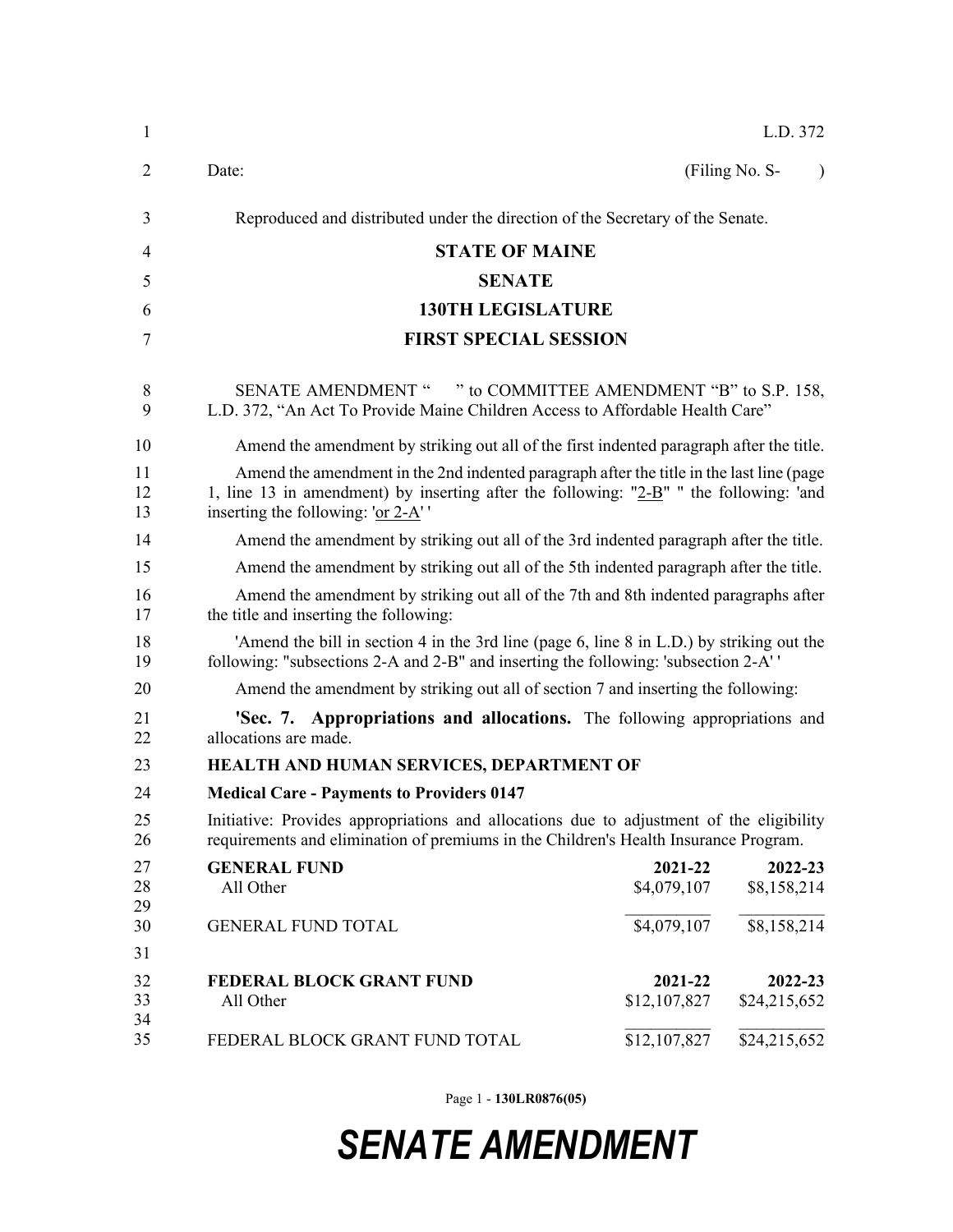SENATE AMENDMENT " " to COMMITTEE AMENDMENT "B" to S.P. 158, L.D. 372

1 **Office for Family Independence Z020** 2 Initiative: Provides one-time appropriations and allocations for required technology 3 changes. **GENERAL FUND 2021-22 2022-23** All Other \$17,310 \$0  $\_$ GENERAL FUND TOTAL \$17,310 \$0 4 8 **OTHER SPECIAL REVENUE FUNDS 2021-22 2022-23** All Other \$53,124 \$0  $\mathcal{L}_\text{max}$ OTHER SPECIAL REVENUE FUNDS TOTAL \$53,124 \$0 9 **Office of MaineCare Services 0129** 14 Initiative: Provides appropriations and allocations for the Department of Health and Human 15 Services to contract for outreach activities. **GENERAL FUND 2021-22 2022-23** All Other \$42,082 \$84,164  $\mathcal{L}_\text{max}$ GENERAL FUND TOTAL \$42,082 \$84,164 16 20 **FEDERAL BLOCK GRANT FUND 2021-22 2022-23** All Other \$124,910 \$249,821 FEDERAL BLOCK GRANT FUND TOTAL \$124,910 \$249,821 **Office of MaineCare Services 0129** 26 Initiative: Provides one-time appropriations and allocations for required technology 27 changes. **GENERAL FUND 2021-22 2022-23** All Other \$124,369 \$0  $\_$ GENERAL FUND TOTAL \$124,369 \$0 28 32 **FEDERAL EXPENDITURES FUND 2021-22 2022-23** All Other \$381,691 \$0  $\mathcal{L}_\text{max}$ FEDERAL EXPENDITURES FUND TOTAL \$381,691 \$0 33 37 **HEALTH AND HUMAN SERVICES, DEPARTMENT OF DEPARTMENT TOTALS 2021-22 2022-23** 1 4 5 6 7 9 10 11 12 13 16 17 18 19 21 22 23 24 25 28 29 30 31 33 34 35 36 38 39 40 41

Page 2 - **130LR0876(05)**